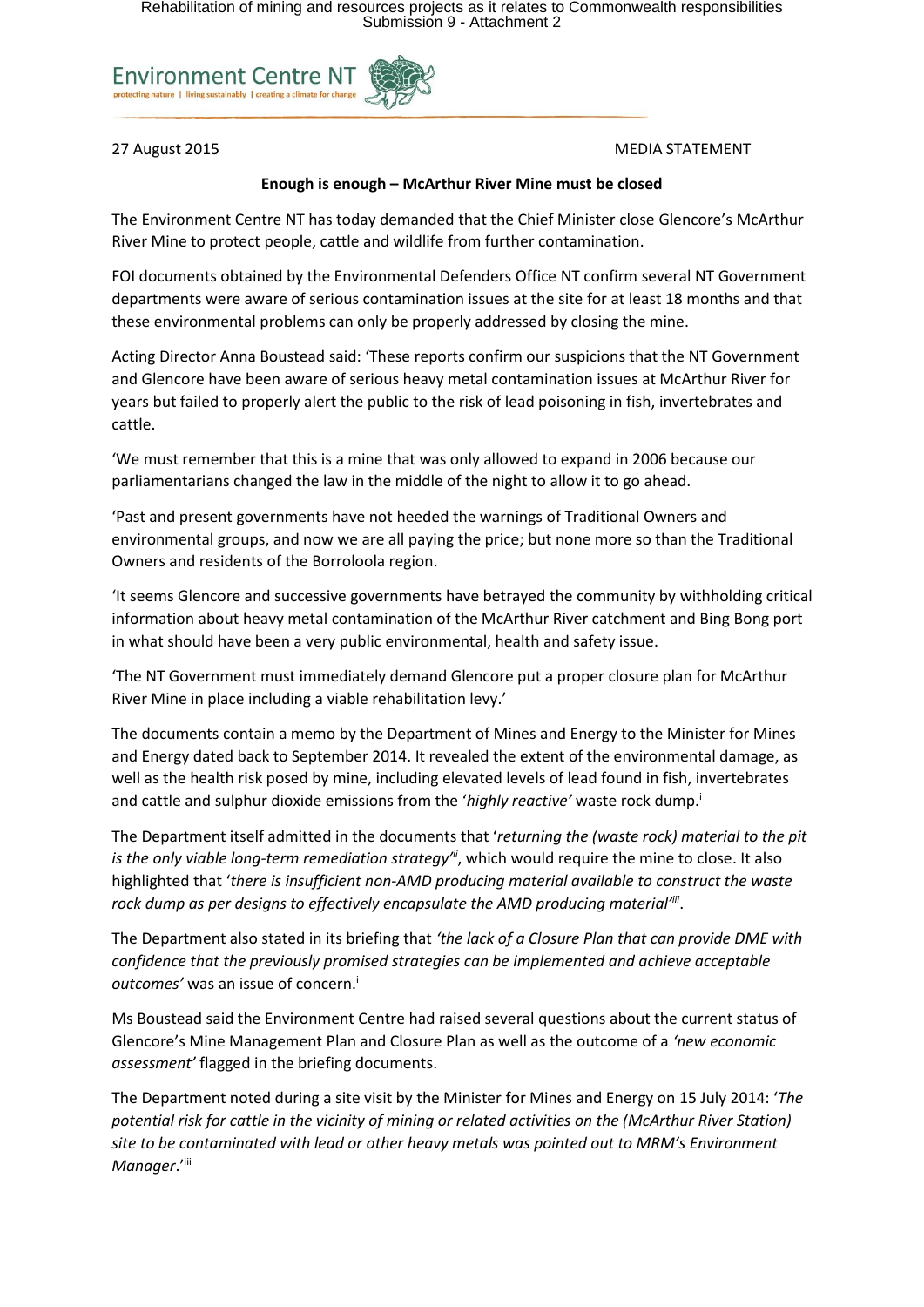

On 7 August 2014 tests revealed that one out of five animals slaughtered for testing '*had a lead content in its kidneys above the Maximum Residue Level allowable for human consumption of offal'.iv*

Glencore, the operator of McArthur River Mine, grossly underestimated the amount of potentially acid forming material; claiming in its 2011 Environmental Impact Statement that the proportion was 12% of waste rock, when it later found to be 88%.

The Environment Centre is meeting with the Department of Mines and and Energy later today.

'We have sought a meeting with Minister Tollner and Minister Higgins about the serious environmental issues at McArthur River Mine and will be, but are yet to receive an invitation from either Minister for a briefing on the matter.'

Traditional Owners Gadrian Hoosan and Nancy McDinny have [initiated a petition](https://www.change.org/p/nt-chief-minister-adam-giles-clean-up-and-close-glencore-s-mcarthur-river-mine) to Clean-up and Close McArthur River Mine with the support of the Environment Centre NT.

**Contact: Anna Boustead**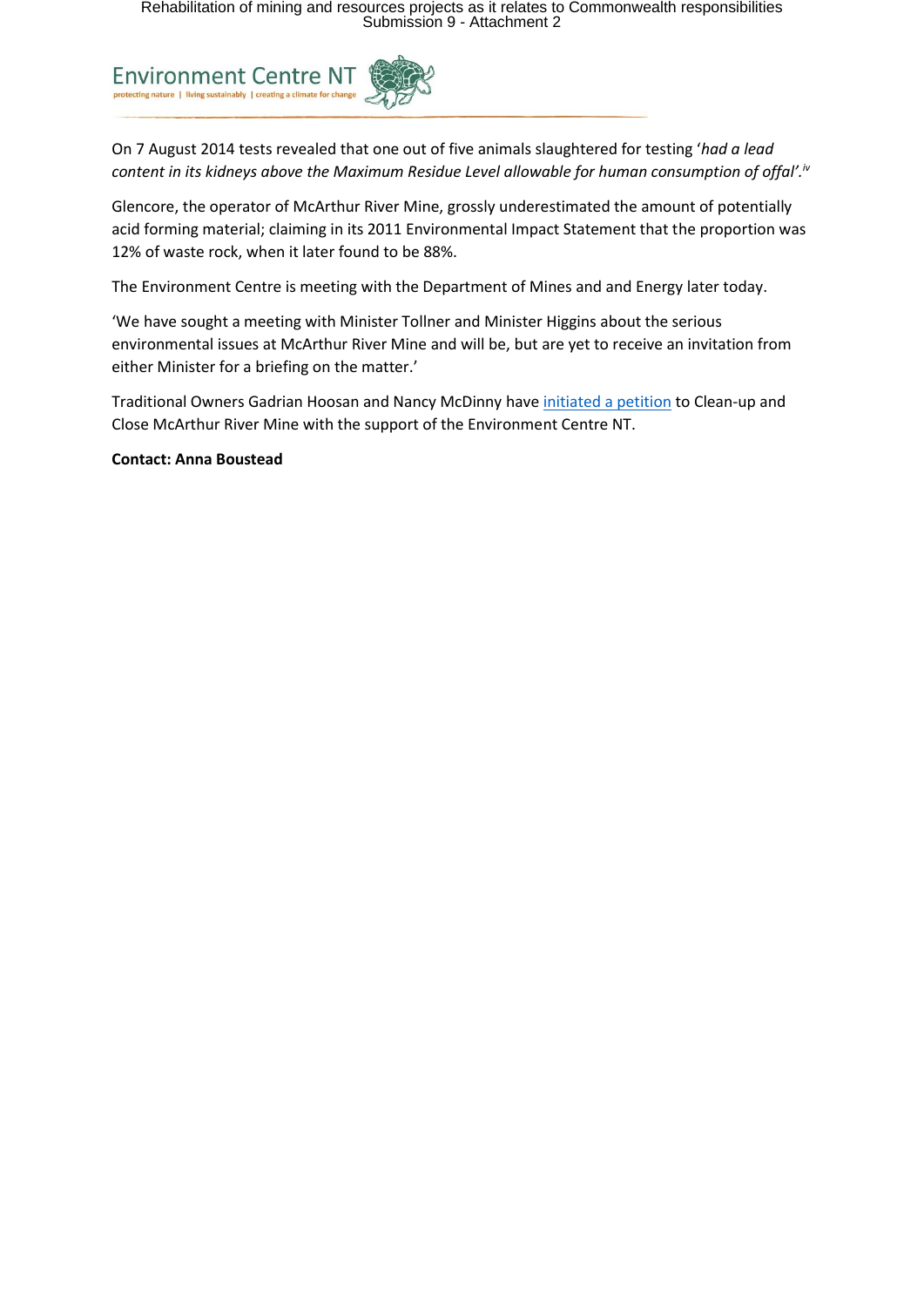

## **Background**

Documents obtained under FoI laws by the Environmental Defenders Office NT dating back to 25 September 2014 reveal the Department of Mines and Energy (DME) told the Minister for Mines and Energy and the Chief Minister that:

- It did not have confidence in McArthur River Mine's Closure Plan, listing as a concern; '*the lack of a Closure Plan that can provide DME with confidence that the previously proposed strategies can be implemented and achieve acceptable outcomes*.'
- Elevated levels of lead were found in '*fish, invertebrates and cattle'*;
- The mine was experiencing serious problems with materials leaching acid and metals into surrounding waterways, referred to as '*the problem of acidification and metalliferous drainage* (AMD)';
- Glencore, operator of McArthur River Mine (MRM), grossly underestimated the amount of potentially acid forming material; claiming in its 2011 Environmental Impact Statement (EIS) that the proportion was 12% of waste rock, when in fact it was 88%. *'On 24 February 2014, DME notified the EPA of the new information which indicated an increase of AMD material from 12% to 88%'.*
- DME sought an increased amount of 'bond' to cover the cost clean-up of the site 12 months ago, which has not been forthcoming. '*On 11 August 2014 DME sent a written instruction to MRM directing the operator (Glencore) to provide a revised security calculation that will cover the cost of returning all the waste rock, as well as the contents of the Tailings Storage Facility to the open-cut pit at the conclusion of mining activities.'*

### **On Closure of McArthur River Mine:**

- '*At this point in time, the returning of the above material to the pit is the only viable long-term remediation strategy'*, which would require closure of the mine.
- '*Regardless of decisions relating to long-term waste rock and tailings management, it may necessary for the final void to be backfilled to ensure long-term environmental projection of the region.'*
- '*Given the level of uncertainty, there is a need to consider all potential outcomes which may include a decision by the operator to close the mine*.'
- Calls for *'a new economic assessment to be undertaken on the mine's economic contribution to the NT economy so that Government has a clear understanding of what impact premature closure may have on the NT.'*
- In its response to the Independent Monitors report, DME highlighted that there was not enough nontoxic material available to seal the highly reactive waste rock dump: '*there is insufficient non-AMD producing material available to construct the waste rock dump as per designs to effectively encapsulate the AMD producing material'*

### **On Glencore's operation of McArthur River Mine**

- '*MRM's actions regarding waste rock classification and management has not met current industry standards for many years.'*
- Contaminated water had been entering Surprise Creek and groundwater from the Tailings Storage Facility for at least several months prior to June 2014. '*The water seeping from the TSF is of very poor quality, and contains elevated levels of metals in solution*.'
- The Tailings Storage Facility was being used to store water '*which the structure was not designed for'*.
- There was a serious risk of the Tailings Storage Facility collapsing, which would be a catastrophic event leading to large volumes of contaminated water entering McArthur River. '…. *It would result in the uncontrolled discharge of hundreds of megalitres of contaminated water to the McArthur River system and the escape of millions of cubic metres of highly reactive and toxic tailings.'*
- A briefing on the IM report dated February 2015 notes that *'oysters in the Bing Bong port shipping channel had elevated levels of zinc and mussels in the channel and from a beach close by, had elevated levels of lead.*'